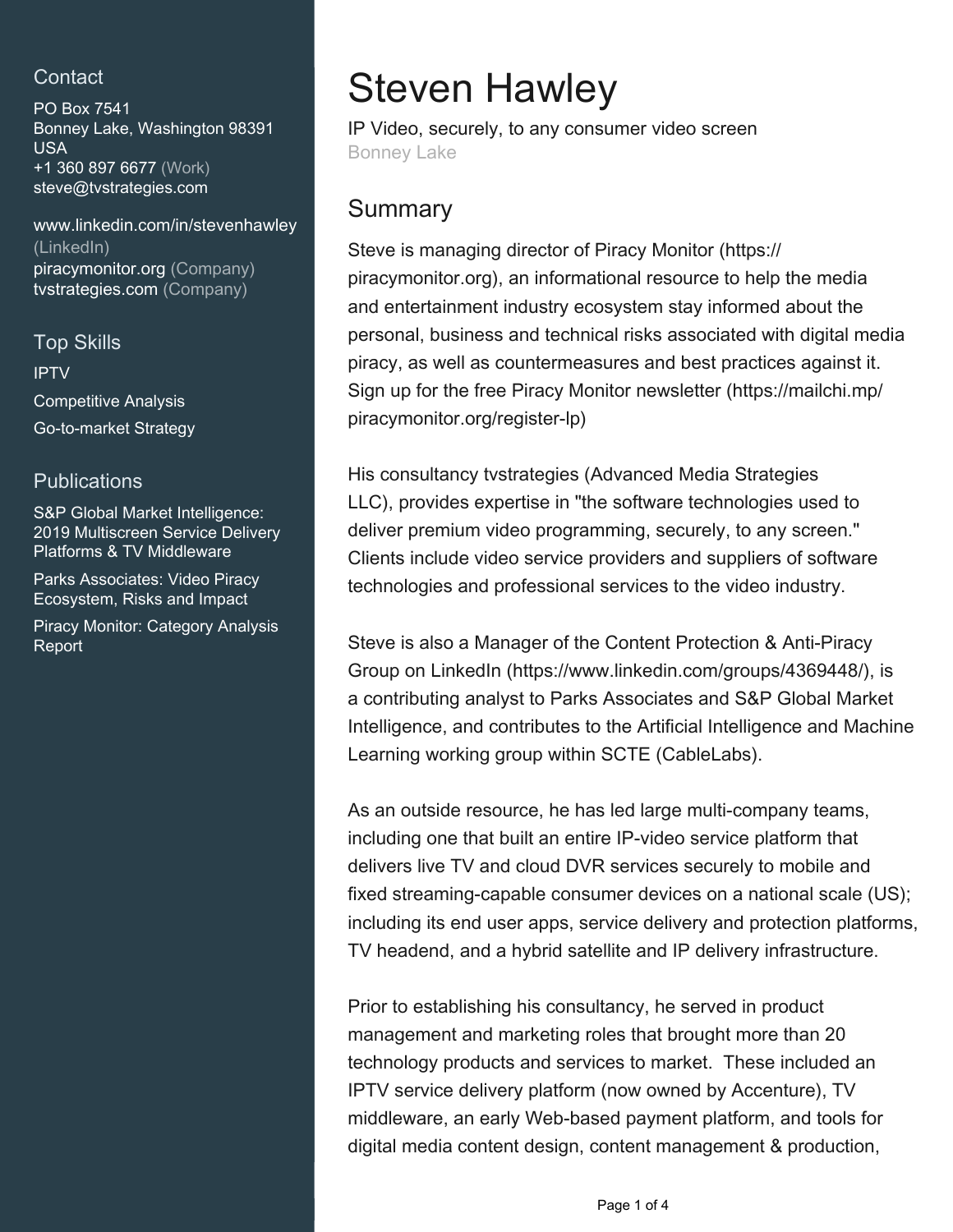personal videoconferencing, and other digital communications solutions.

He loves being with family and friends, glassblowing, the mountains, photography and the arts; and enjoys his totally out-of-control vinyl record collection.

## **Experience**

Piracy Monitor Founder and Managing Director 2019 - Present (2 years) Greater Seattle Area

Piracy Monitor ( https://piracymonitor.org ) is an informational resource and category tracking research service with the mission to raise awareness and provide strategically useful information about digital media piracy and its risks. Piracy Monitor publishes a periodical E-Newsletter, a Web site, research and consultation about piracy: what it is, how and why it happens, available countermeasures, case studies, and effective best practices.

Piracy costs the video industry billions of dollars a year, and big media companies aren't the only ones to suffer. It also hurts individual artists and creative professionals who are simply trying to make a living, and can subject average video consumers to cyberattacks and ransomware without their knowledge until it's too late.

Parks Associates Contributing Analyst 2019 - Present (2 years)

As an external contributor, I researched and wrote Video Piracy: Ecosystem, Risks and Impact, a Parks Associates Industry Report published in January 2020. This report is available for purchase directly from Parks Associates.

S&P Global Market Intelligence Contributing Analyst April 2007 - Present (14 years 5 months) Phoenix, Arizona Area

As an outside resource to S&P, I write reports about several pay TV and streaming video software infrastructure categories: TV middleware, TV service delivery platforms, Multiscreen video security and video quality assurance.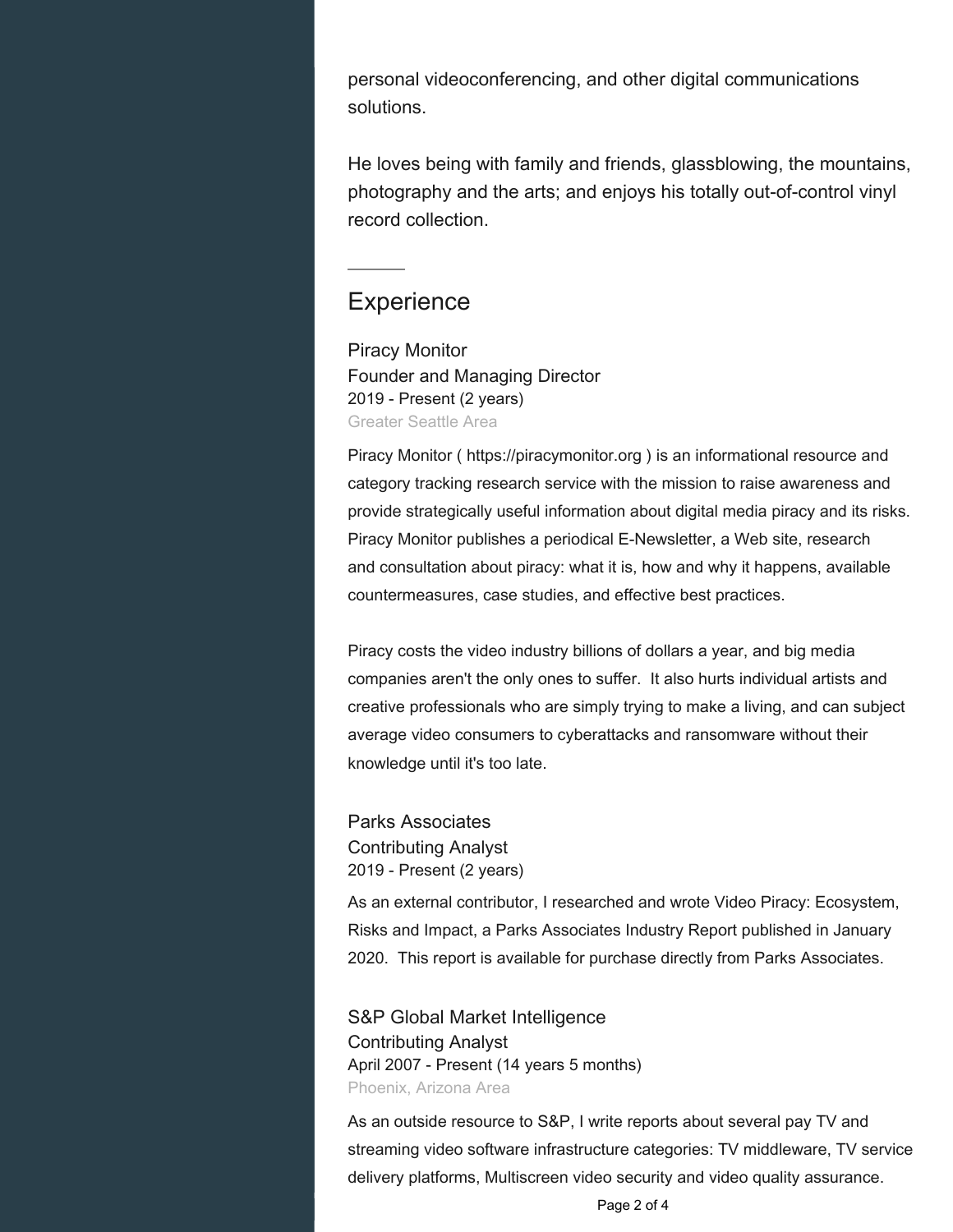The reports include competitive analysis and global forecasts for these categories, and are available to selected S&P subscribers.

#### tvstrategies

Founder, Principal Analyst & Consultant April 2001 - Present (20 years 5 months) Greater Seattle Area

tvstrategies (Advanced Media Strategies LLC - https://tvstrategies.com) can lead video providers through the entire TV platform life-cycle from concept-onpaper, through architectural design, requirements development, RFP, systems build-out, app development, operationalization, and on to commercial service; using the technologies of the Internet.

One example is the IP video systems platform, software infrastructure and apps that enable a national network provider to deliver a live multichannel TV and cloud DVR experience with local and national channels, wirelessly, to student-owned mobile and streaming video devices at 60 universities across the US.

tvstrategies also provides consultation to technology suppliers in the areas of strategy, product roadmap, product development and marketing.

Junction Group Editor, IPTV News (Print edition) 2006 - 2008 (2 years)

Brought together an industry publication with a group of top industry writers, that was printed every other month. When the company owning this publication was acquired, this print version was discontinued.

#### Myrio Corp

Director Product Management, Director Business Development April 2000 - April 2001 (1 year 1 month)

Myrio was one of the original IPTV service delivery platforms ("Telco middleware"). In 2005, it became a unit of Siemens, later Nokia Siemens Networks, and is now the Accenture Video Solution. I was one of the original 25 people in the company and established the function of product management. Responsible for guiding product development, product roadmap, competitive analysis and peer relationships with technology and marketing partners.